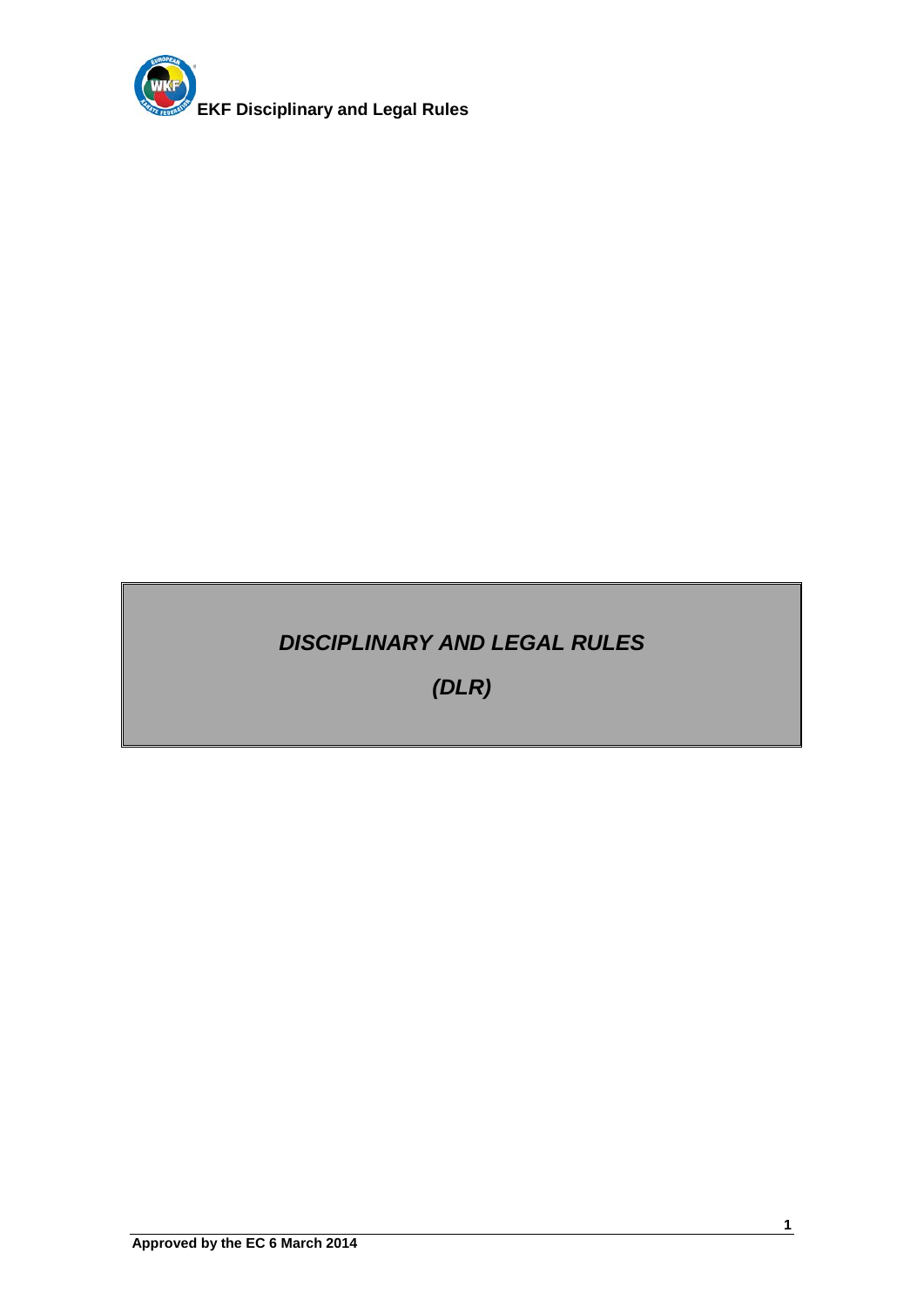

The EKF DLC (Disciplinary and Legal Commission) is competent in juridical and disciplinary matters. In legal matters, upon demand of the EKF President, it can give advice on any juridical incidents or matters of EKF interest. In disciplinary matters, the goal of the EKF-DLC is to adjudicate all disputes arising from regulations related to the sporting and ethical behaviour of EKF members. It is competent to deal with the conflicts that may arise in relationship with the interpretation and the application of article 1.8 of EKF Statutes. It is competent to resolve all conflicts between NF's, and between EKF and NF's. The DLC is competent to resolve all conflicts between NF's, and between EKF and NF's. The DLC is competent at European level, in the whole international domain. In disciplinary matters, there will be a Disciplinary Tribunal of 1<sup>st</sup> instance (DT) and an Appeal Tribunal (AT)

## **ARTICLE 2**

The decisions of the DLC on individuals, clubs, etc. will bind the National Federations to which these pertain, and will have to be applied in its entirety in the whole EKF territory. At the same time, the EKF, upon the decision of the EKF EC, may inform the WKF and request to the WKF to give effect to the decision on the whole WKF territory.

# **ARTICLE 3**

The disciplinary decisions taken by a National Federation of the EKF, or by a group or association of federations belonging to the European domain are not a matter from the EKF DLC. However, the body that has taken such a decision will have the prerogative of requesting the EKF to adopt the decision for the whole EKF domain, in the terms as per Article 2. In these cases, the decision will not correspond to the EKF DLC but to the EKF Executive Committee, who will examine on a case by case basis and decide accordingly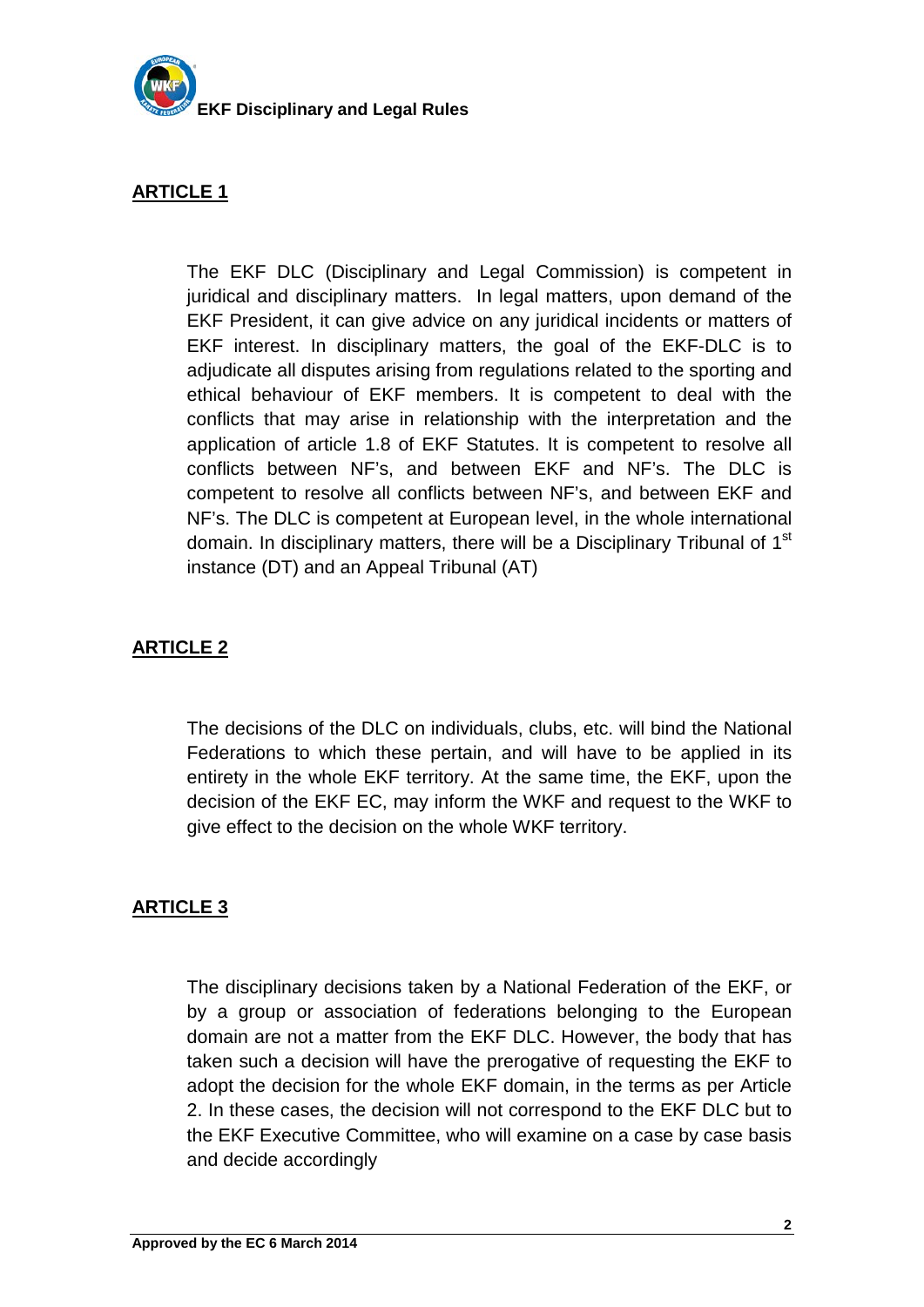

The DLC is headed by a Chairman appointed by the Executive Committee. The seat of the DLC is the same as that of the EKF General Secretariat. For each case the DLC Chairman will appoint a panel of three judges that will form the Disciplinary Tribunal (DT). The Chairman of the DLC will appoint from among the three judges a President who will preside over the case concerned. The Chairman may appoint one Investigator, not belonging to the Tribunal, in charge of a preliminary inquiry.

#### **ARTICLE 5**

The DLC will act in disciplinary matters either as its own initiative or upon request of the Executive Committee or of a third party. In this latter case, the DLC Chairman will decide upon the acceptability of the request. The decision taken can be appealed exclusively before the WKF and after to the TAS/CAS.

#### **ARTICLE 6**

The DLC will deal with disciplinary matters other than those where the Referee Commission has jurisdiction such as the application of the competition rules. This would include, for example, but would not be limited to, disciplinary offences in relationship with the opening and closing ceremonies, incorrect behaviour of delegation members inside or outside the competition area, or any behaviour that is considered contrary to the ethics of Karate-do.

#### **ARTICLE 7**

The DLC has the power to impose disciplinary measures upon Federations, Delegations or Delegation Members in the form of verbal or written warnings, impose sanctions or penalties in application of the Rules, or measures of suspension from participation in EKF sanctioned events (see Article 11).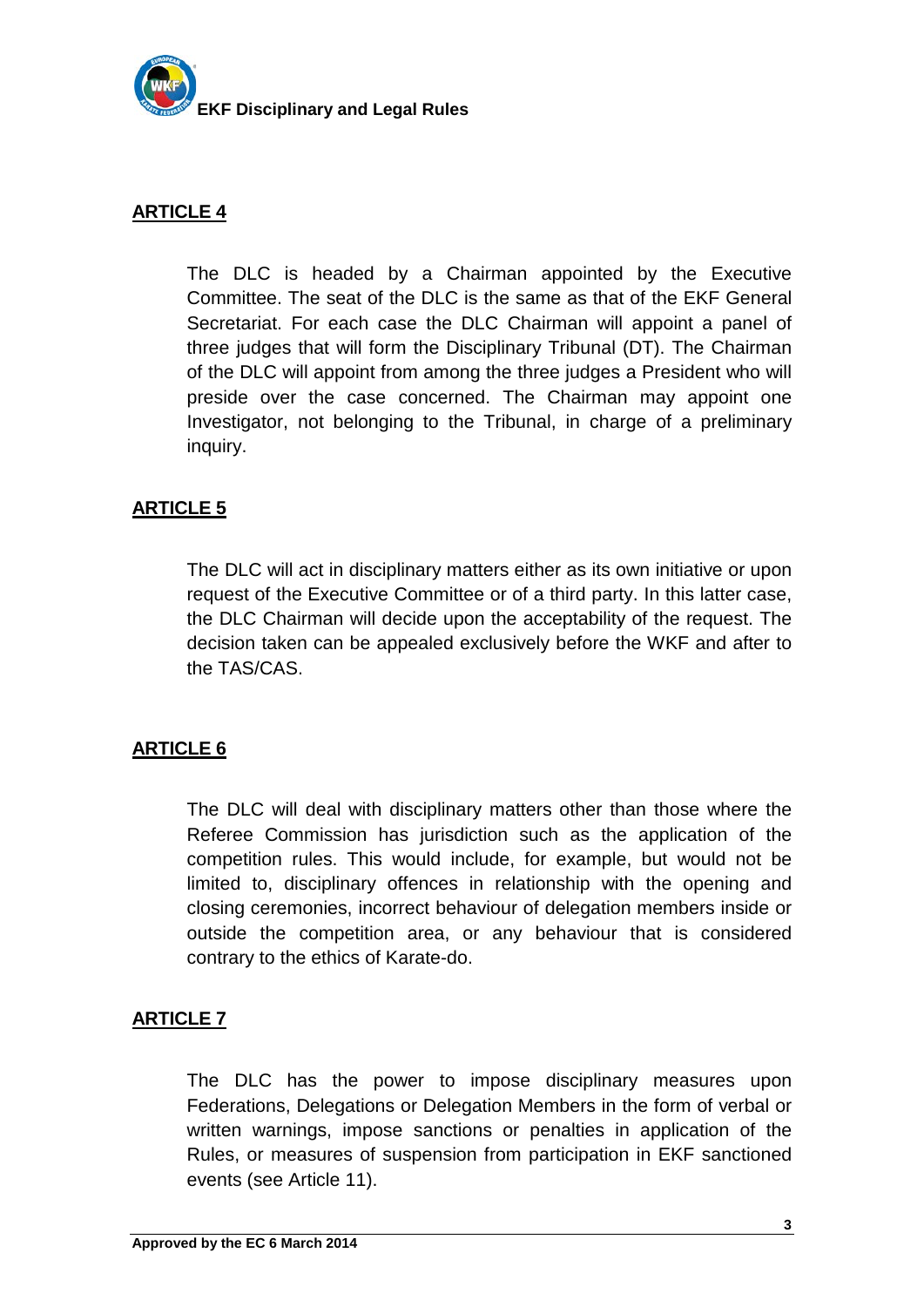

The DLC may apply the EKF rules denying access to competition areas or to the stadium to those individuals or delegations that refuse to accept the EKF Rules or Executive Committee instructions.

#### **ARTICLE 9**

The DLC Chairman, or a member appointed by the Chairman, will survey the opening and closing ceremonies and will present a written report on any incorrect attitude or misbehaviour arising in these ceremonies.

## **ARTICLE 10**

The DLC Chairman will receive and register all disciplinary claims not concerned with the competition development except when the claim is presented by the Chairman of the Referee Commission.

#### **ARTICLE 11**

The DLC meetings will be convened and called for by the Chairman or upon request of a Disciplinary Tribunal (DT) panel.

#### **ARTICLE 12**

The DLC can proceed with any investigation, interview or correspondence for the purpose of obtaining necessary information prior to taking any appropriate action.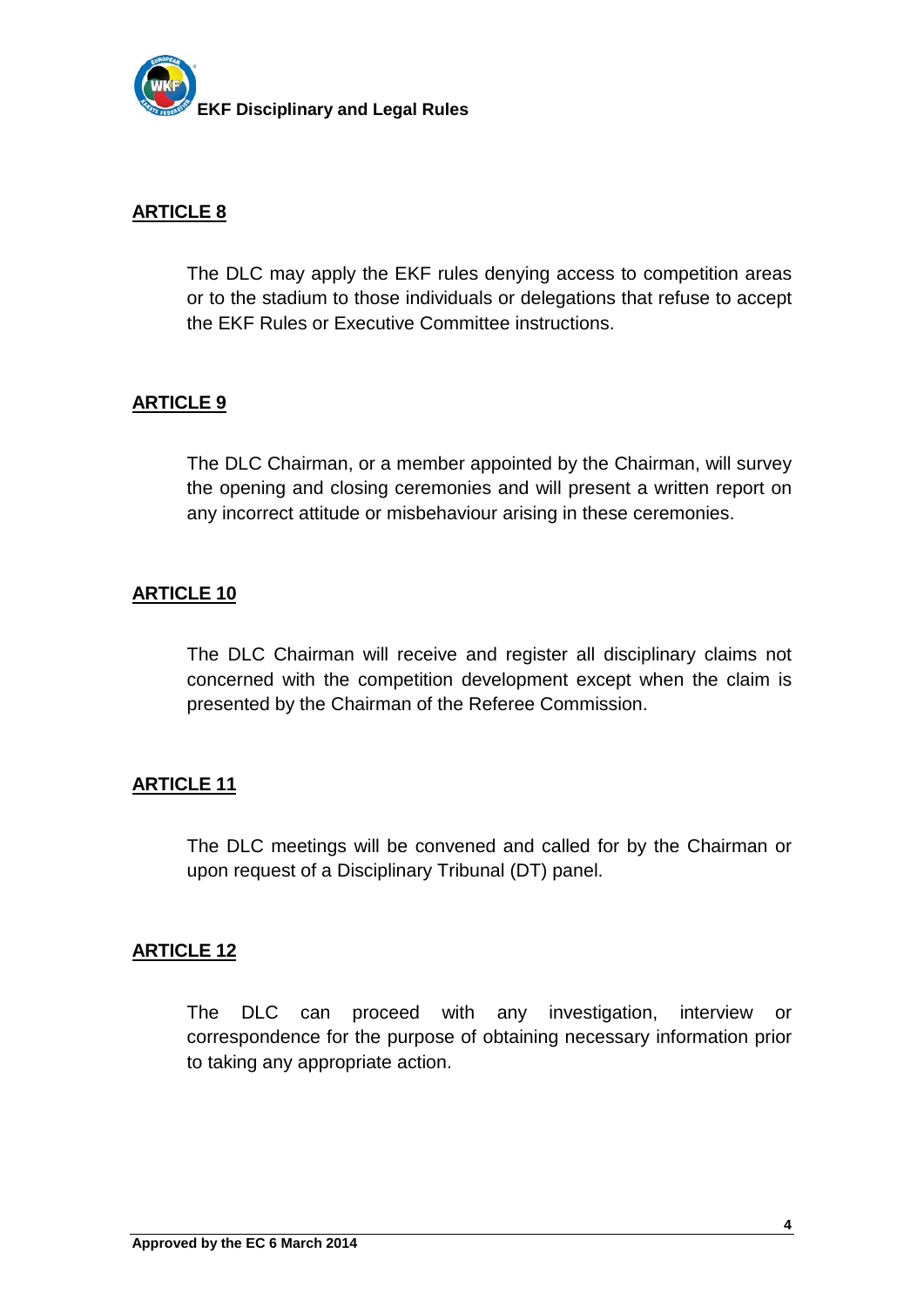

The disciplinary penalties are

- Warnings
- Reprimands
- Sport penalties (under the form of temporary ban from participation in competitions, courses, Dan gradings, etc)
- Financial penalties
- Suspension
- Expulsion

## **ARTICLE 14**

The members of a Disciplinary Tribunal (DT) have the obligation to be discreet and not to disclose to any other party the outcome of their investigations. The members of a DT or an AT cannot take part in any instance or case where members of their own National Federation, their family, or persons having a legal link with them are involved. It is the responsibility of each DT and AT member to withdraw from a case when a conflict of interest is apparent. In this instance, the Chairman of the DLC will appoint another member.

#### **ARTICLE 15**

In general the proceedings will be presented in writing; however the President of a DT or an AT may decide to call those concerned in person before the Tribunal. Also at their own request and at their own expenses, those concerned will have the right to be heard alone or through a lawyer or a third party. The information exchanged between the parties and the Tribunal may be through all modern media including telephone, fax, email, etc.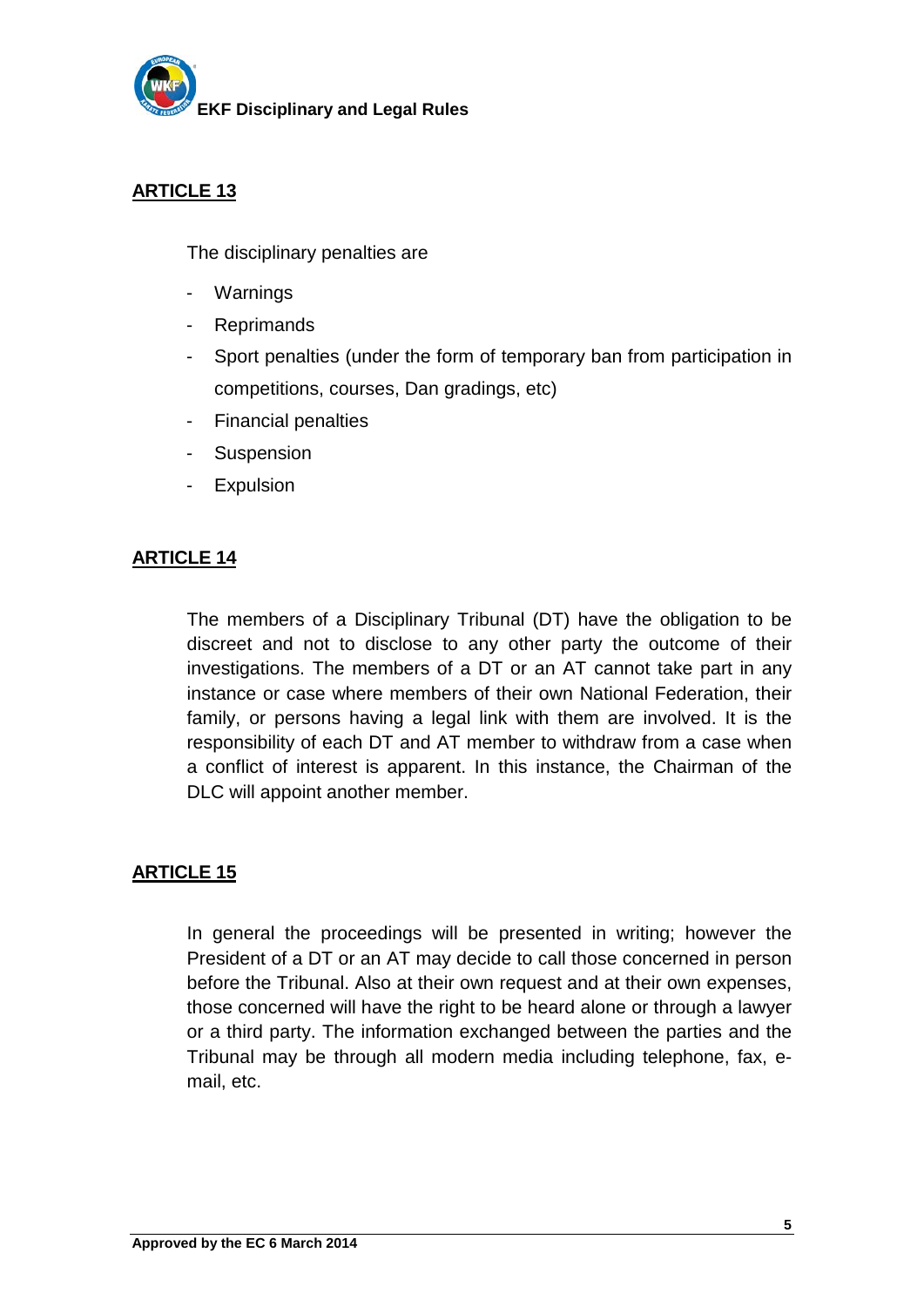

The Tribunal will decide by majority vote. In case of a tie, the President of the DT will have a casting vote. The deliberations will take place at a DT meeting, or if the three DT members agree, by telephone, fax, e-mail, etc.

## **ARTICLE 17**

The decisions of the DT are taken in first instance. Those concerned can, within 10 (ten) days after receiving the notification receipt, appeal to the Appeal Tribunal. The appeal will not suspend the DT decision, except when the latter decides so.

#### **ARTICLE 18**

The minutes will be signed by the President of the DT.

#### **ARTICLE 19**

When the DT decides to have hearings these will not be public.

#### **ARTICLE 20**

The decisions of the DT will apply to all EKF members, whether individuals, clubs or National Federations.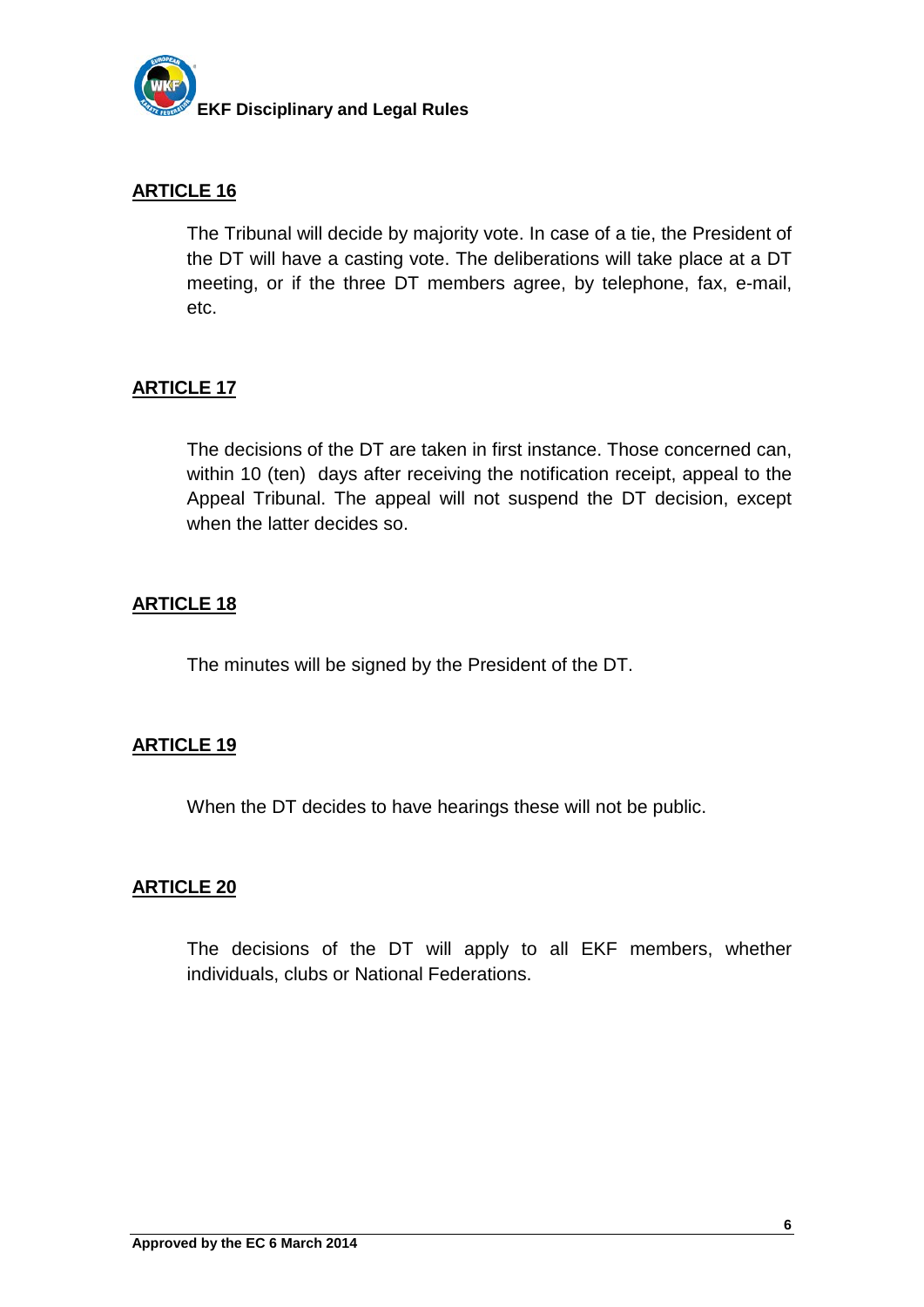

In cases of certain gravity, the Chairman of the DLC may decide upon the provisional suspension of those concerned until the case is heard by the DT. The DT will decide whether to keep or to lift this suspension until the final decision.

# **ARTICLE 22**

The Chairman of the DLC may ask each National Federation to supply a list of judges competent in juridical and/or sporting matters. The judges need not to be EKF members. However in any three judges panel there must be at least one EKF member. For exceptional cases, the Chairman may appoint one or more judges that are not on the list.

#### **ARTICLE 23**

The Chairman of the DLC manages the Commission and cannot be a member of a DT. The Chairman's responsibility is to control the development and regularity of the procedures, and to take appropriate measures to insure the fair operation of the process.

#### **ARTICLE 24**

The DLC is not a body for appealing the sanctions imposed by the National Federations members...

#### **ARTICLE 25**

The DT, once appointed for a case, appoints one of its members as secretary, studies the dossier, transmits it to the parties concerned, requests an answer, and fixes a reasonable deadline for the procedural stages. The language will be English. Notification of the outcome will be sent to those concerned in such a manner that receipt can be proven. In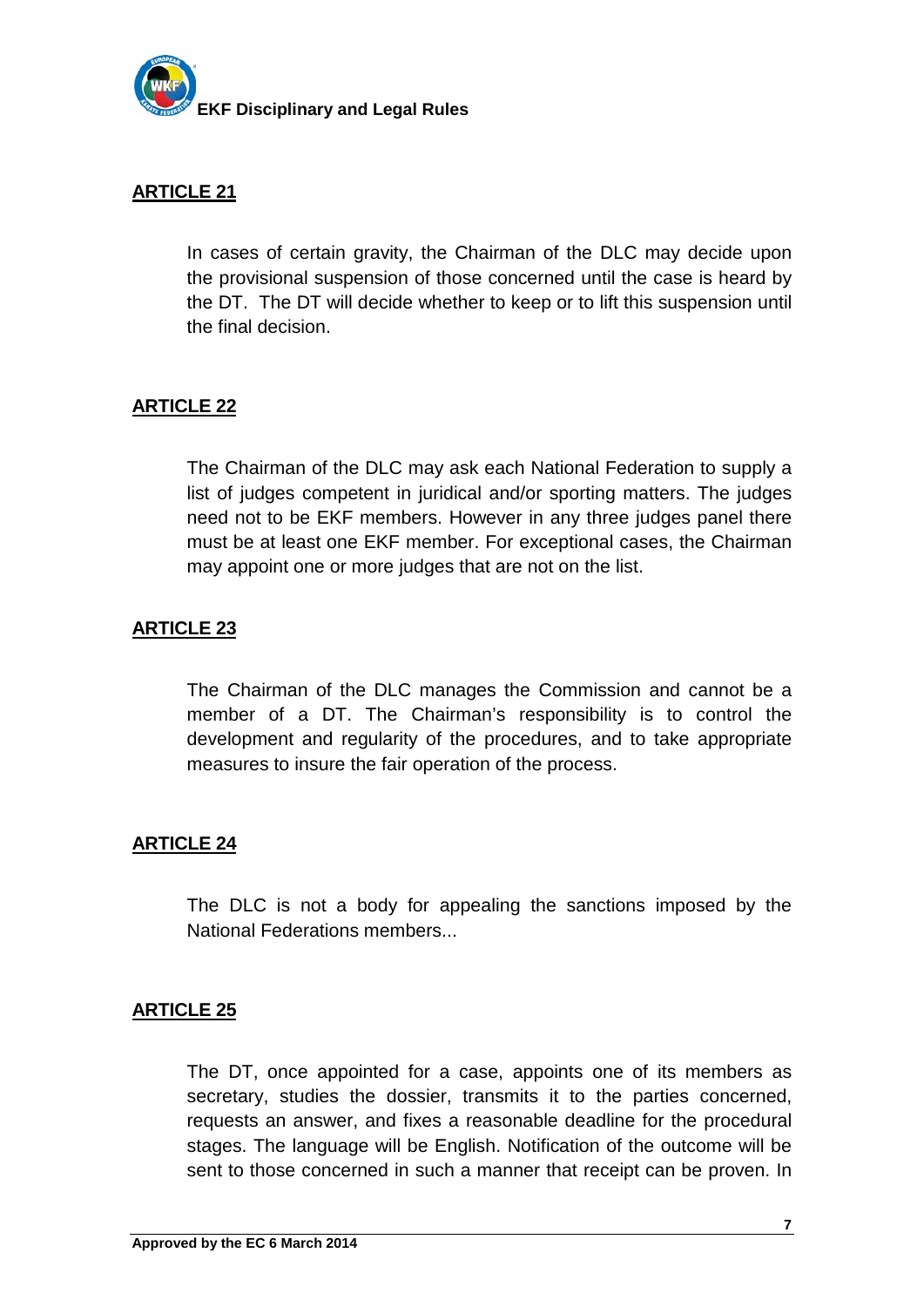

## **EKF Disciplinary and Legal Rules**

cases of address difficulties, it will be considered sufficient that notification is sent to the National Federation(s) of those concerned.

However, in cases of urgency, in particular when the facts may cause scandal, the DT can abbreviate the procedure and render its decision on site

# **ARTICLE 26**

The applicable legislation will be the one of the country where EKF domicile is registered.

## **ARTICLE 27**

In the case of a serious offence committed by competitors or Referees during a competition, the Chairman of the Referee Commission may impose an immediate suspension. The issue will be immediately transmitted to the DLC Chairman.

#### **ARTICLE 28**

The DLC will act as an appeal body in the event that a National Federation withdraws recognition from one of its members who has been elected or appointed as a member of an EKF Committee or Commission. The DLC will ask for the documents justifying the recognition loss, and will send a report to the EKF- EC, who will make the final decision on the matter.

#### **ARTICLE 29**

As a general rule the members of a DT panel will make every effort to resolve all matters in their hands within a reasonable time, that except justified cases cannot exceed 3 (three) months for the first instance and 3(three) months for the appeal.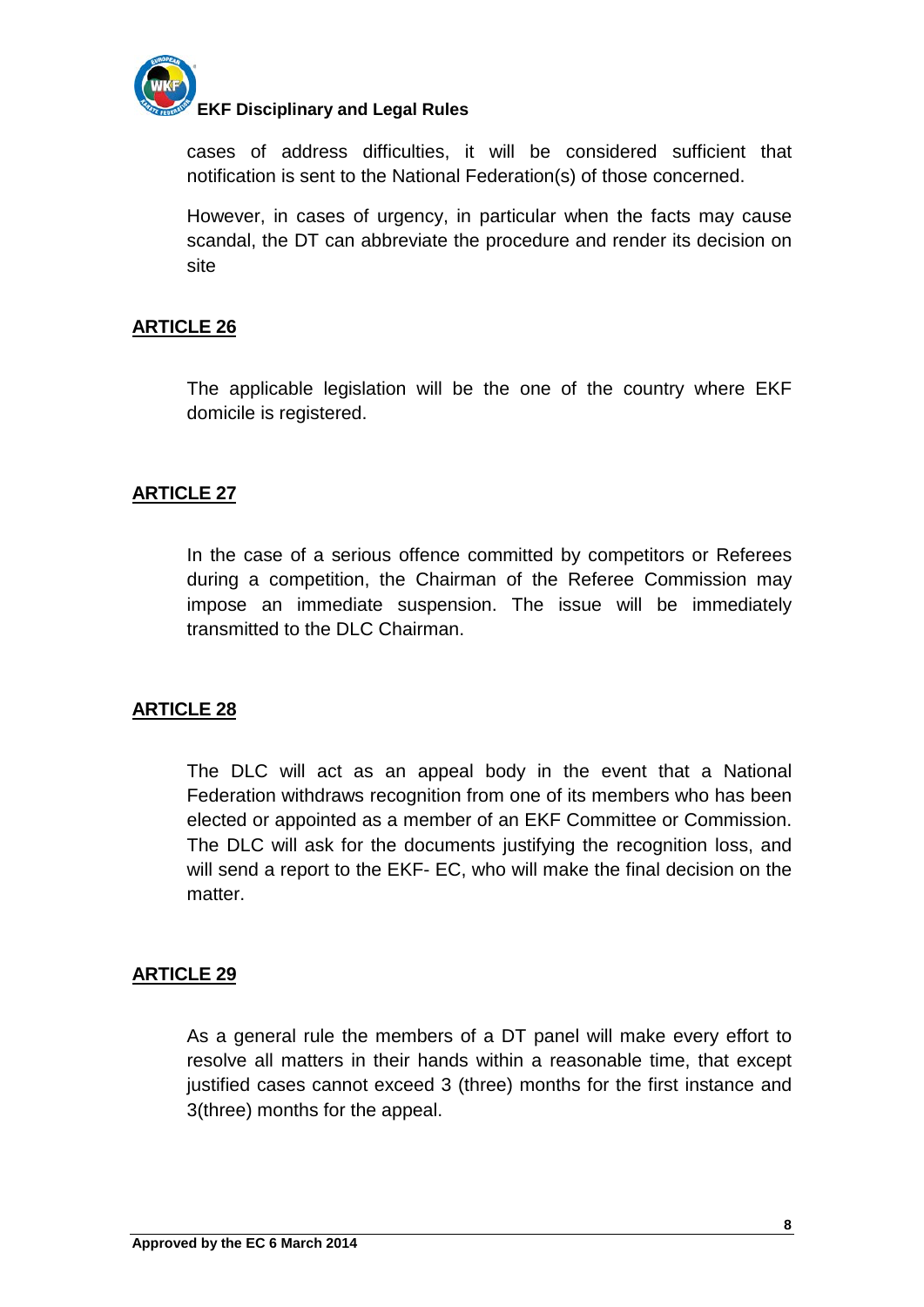

The DLC may impose in its rulings the payment of the DT panel costs.

#### **ARTICLE 31**

It is possible to appeal the first decision. Any appeal must be addressed to the General Secretary (by registered letter, e-mail or fax) within the 10 (ten) days that follow the receipt of said decision. The appeal must contain the reasons that justify the appeal. The appellant must deposit a sum of 500€ (five hundred euros) with the EKF General Secretary. This sum will be reimbursed to the appellant in case of a favourable decision, and will be updated from time to time by the EKF Executive Committee.

#### **ARTICLE 32**

The DLC Chairman will appoint a panel composed of 3 (three) judges, who were not involved in the first DT panel, and will appoint a President. They will form the Appeal Tribunal (AT).

#### **ARTICLE 33**

The procedure to be followed will be the same as for the first instance.

#### **ARTICLE 34**

In all cases, the first notification to the DLC will have to be made within the 21 (twenty one) days that follow any case to be considered.